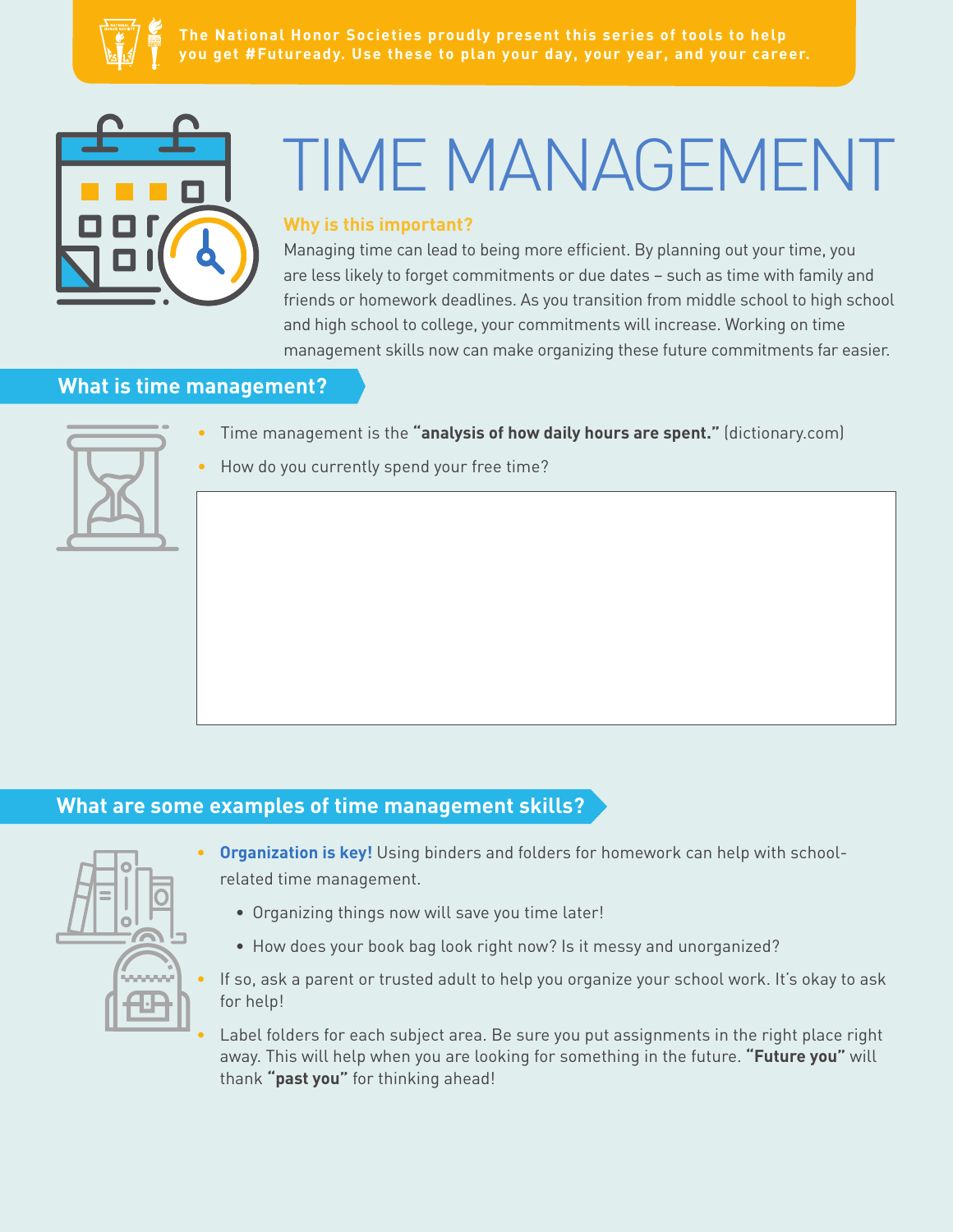# **Making personal and academic schedules**



- Use a calendar or other planner to plot out your upcoming commitments. Those can include:
	- Homework deadlines
	- Time with friends or family
	- Practices or rehearsals
	- Scheduled free time
- See Next Steps (at the end) for an example of a schedule.

# **Keeping a timeline of short-term and long-term commitments**



• What do you have to do this week? This weekend? Next month?

#### **Multitasking**



#### **For example:**

- Walking the dog and calling your friend at the same time
- Doing your homework and listening to a new song by your favorite artist
- Multitasking can also be defined as how one balances multiple responsibilities.
	- Sometimes, multitasking is okay.
		- **Example:** listening to music while reading notes from class
	- Other times, focusing on a single task may be more beneficial.
		- **Example:** studying for a large test or working on an important project with a group
	- Some things deserve undivided attention. **What is an example of something you think deserves your undivided attention?**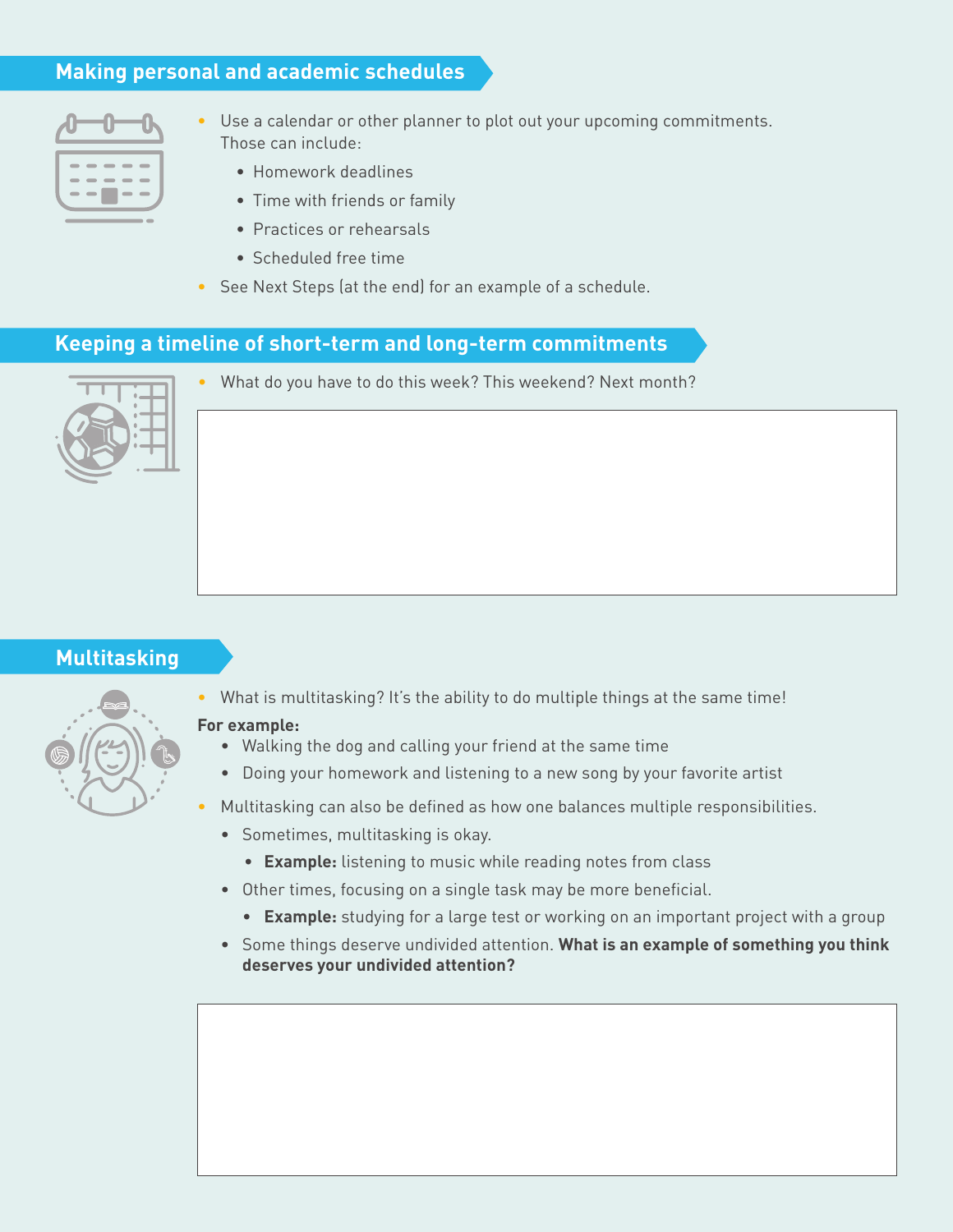#### **What are some examples of time management tools?**

- 
- Keeping a calendar
- Creating a to-do list
- Setting reminders in your phone or on your home computer
- Having a parent or guardian help you create a family calendar that everyone can use

#### **Procrastination**

• What is your definition of **procrastination**?

• Procrastination is the habit of waiting to do a task until the last minute. How would this negatively affect time management?

- One person's procrastination can also affect other people.
	- **Example:** Waiting until the last minute to tell your parents that you have to take snacks to class tomorrow. Your parents then have to plan a trip to the store, find the extra money, and perhaps move around other things already planned in their evening to accommodate this last-minute duty.
	- **Example:** You wait until the last minute to do your part in a group project. This could cause your teammates to have to alter things in their part of the project that they already assumed was done.
	- Both of these examples are not fair to the other people around you.
- Do you procrastinate? If so, what is one thing you can do to improve on this?